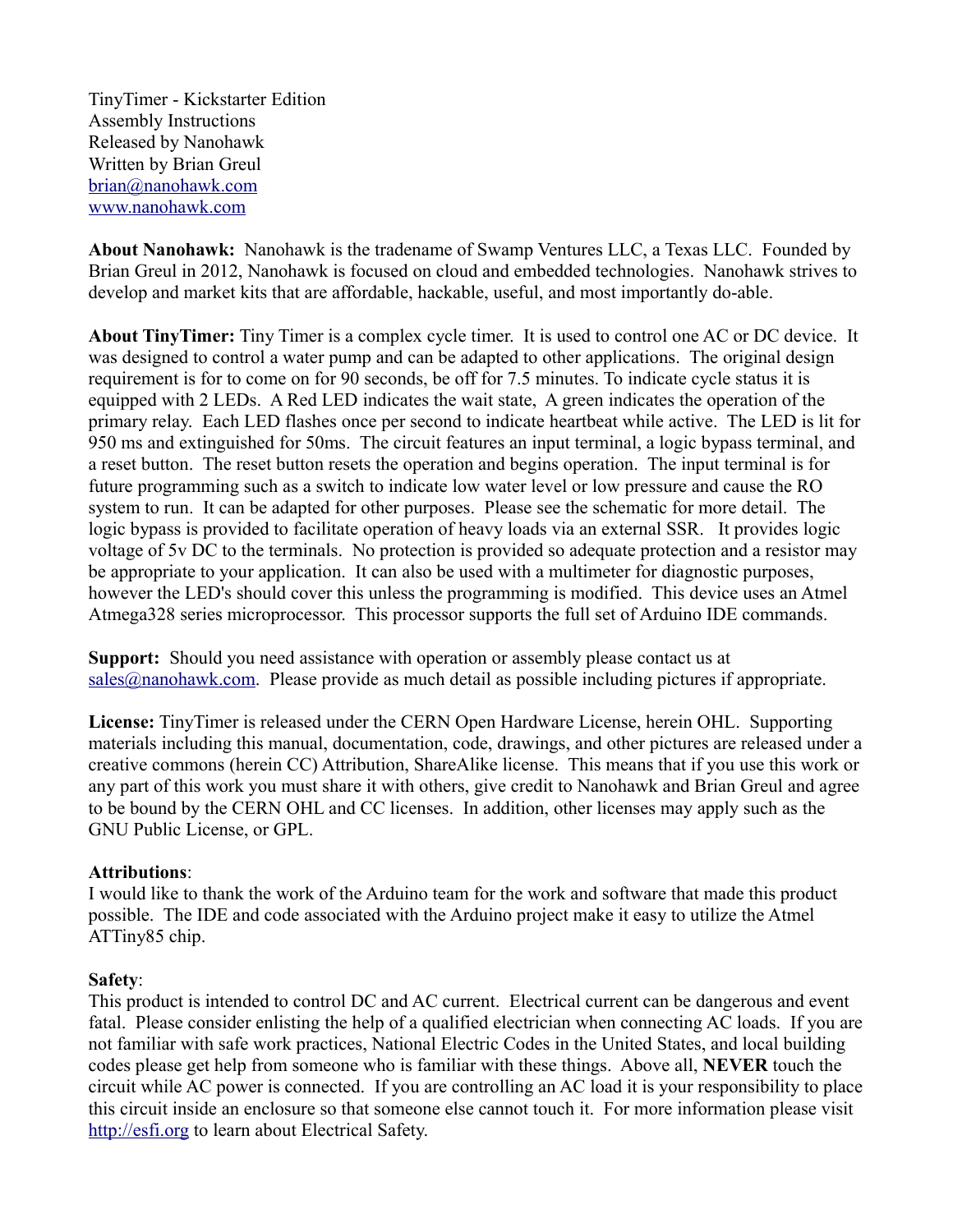If you orient the circuit board with the USB connector in the lower left, the right hand side of the circuit board is where AC current flows when controlling an AC circuit. Please familiarize yourself with this portion of the board and avoid touching it while in operation or when AC power is connected.

If you are uncomfortable working around electricity you may return the product for a full refund excluding shipping costs. Please ship it postage paid to Nanohawk, PO Box 70033, Houston, TX 77270, United States of America. Enclose a brief note that you would like a refund for safety reasons. If you have purchased a kit, the kit must be unassembled in re-saleable condition. If the kit has been started or parts are missing a deduction may be applied in order to restore the kit to saleable condition.

## **Skills Required:**

This product requires a limited understanding of electronics and the ability to make proper solder joints. If you desire to customize the product, an understanding of Arduino programming is required.

#### **Warranty: Please see our website for current warranty information. [Http://www.nanohawk.com,](http://www.nanohawk.com/) under About.**

### **Tools Recommended:**

• **Small slot screwdriver for connecting terminals.**

### **For assembly:**

- Soldering station or Iron
- A quality Electronics solder in a small gauge such as .020 inches. Kester makes fine solders. DO NOT use "electrical" or plumbing solder. It will destroy your kit.
- A pair of diagonal cutters or snips
- De-soldering wick
- A heat-safe work surface.
- A pen or pencil to mark off the steps as you complete them.
- A vise to hold the circuit during assembly, or an assistant.

## **Items required/recommended that are not included:**

- USB power source such as a phone charger, laptop, or computer.
- USB A to USB B cable of sufficient length.
- Enclosure and cover.
- Mounting hardware for your enclosure.
- A drill and drill bit for the enclosure
- Wire to hook up the device you wish to control.
- An external SSR for heavy duty loads.

#### **Step 1 – Inventory**

- In this step we will identify the various components and make sure they are all present prior to assembly.
- Please locate and check-off the following items:

| Part<br>Number<br>Description<br>Itv<br>schematic<br>Number<br>NГ. |
|--------------------------------------------------------------------|
|--------------------------------------------------------------------|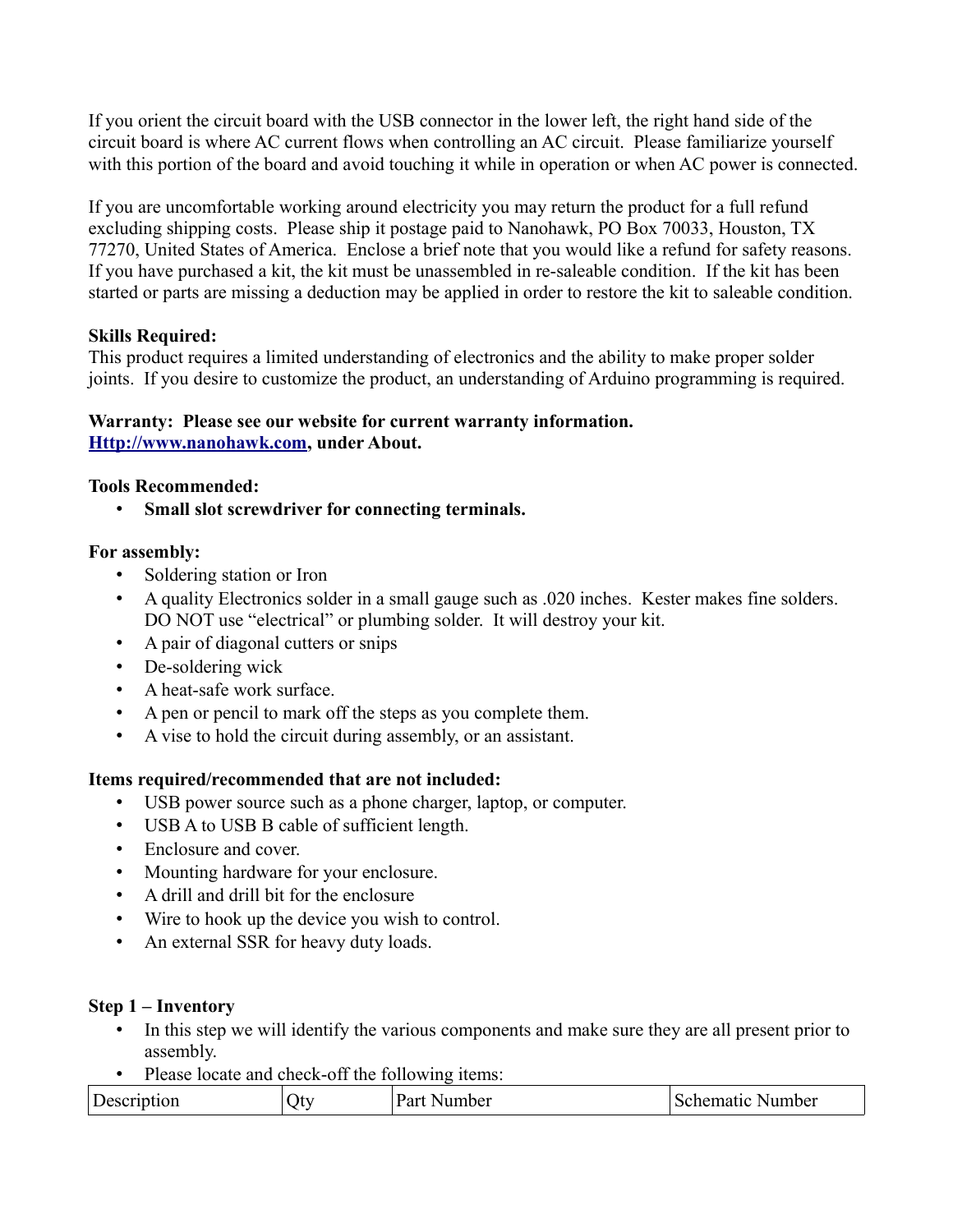| <b>PCB</b>             | 1              | pcb                     |                  |
|------------------------|----------------|-------------------------|------------------|
| Relay                  |                | Tianbo HK3FF-DC5v-SHG   | A-5012           |
| <b>USB-B Connector</b> | 1              |                         |                  |
| 2 row pin strip        | 1              |                         | <b>ISP</b>       |
| Jumber block           | $\mathbf{1}$   |                         |                  |
| 2 pos terminal block   | $\overline{3}$ |                         | Logic/load/input |
| Resistor 1M            | 1              | Brown-black-green-gold  | R <sub>3</sub>   |
| Resistor 100 ohm       | $\overline{4}$ | Brown-black-brown-gold  | R4/R1/R2/R5      |
| Resistor 10K           | $\overline{4}$ | Brown-black-orange-gold | R7/R10/R9/R6     |
| <b>Resistor 20K</b>    | 1              | Red Black Orange Gold   | R <sub>8</sub>   |
| Red LED 3mm            | 1              |                         | LED <sub>1</sub> |
| Green LED 3 mm         | 1              |                         | LED <sub>2</sub> |
| <b>Tactile Switch</b>  | 3              | 6mm x6mm                |                  |
| Transistor BC517       | $\mathbf{1}$   | <b>BC517</b>            | Q1               |
| Diode                  | 1              | 1N4004 or equiv         | D <sub>1</sub>   |
| Capacitor              | 1              | .01uf                   | C <sub>1</sub>   |
| Capacitor              | 1              | .1 <sub>uf</sub>        | C <sub>2</sub>   |
| Capacitor              | $\overline{2}$ | 22pf                    |                  |
| Jumper Block           | 1              |                         |                  |
| Xtal                   | 1              | 16mhz                   |                  |
| <b>LED Driver</b>      | $\mathbf{1}$   | <b>Max 7219CNG</b>      |                  |
| LED 1 digit            | 1              |                         |                  |
| LED 4 digit            | 1              |                         |                  |
| <b>CPU</b>             |                | Atmega328 series        |                  |

<inventory pic here>

# **Step 2 – Assembly**

1. Locate the two row pin header. Place it in the PCB and solder it in place. This is easiest to do with the PCB resting on the pin-header. The short pins go into the PCB. Be careful not to push too hard or the pin will shift. If this happens place the tip of the soldering iron on the pin to heat it and gently push it back into place.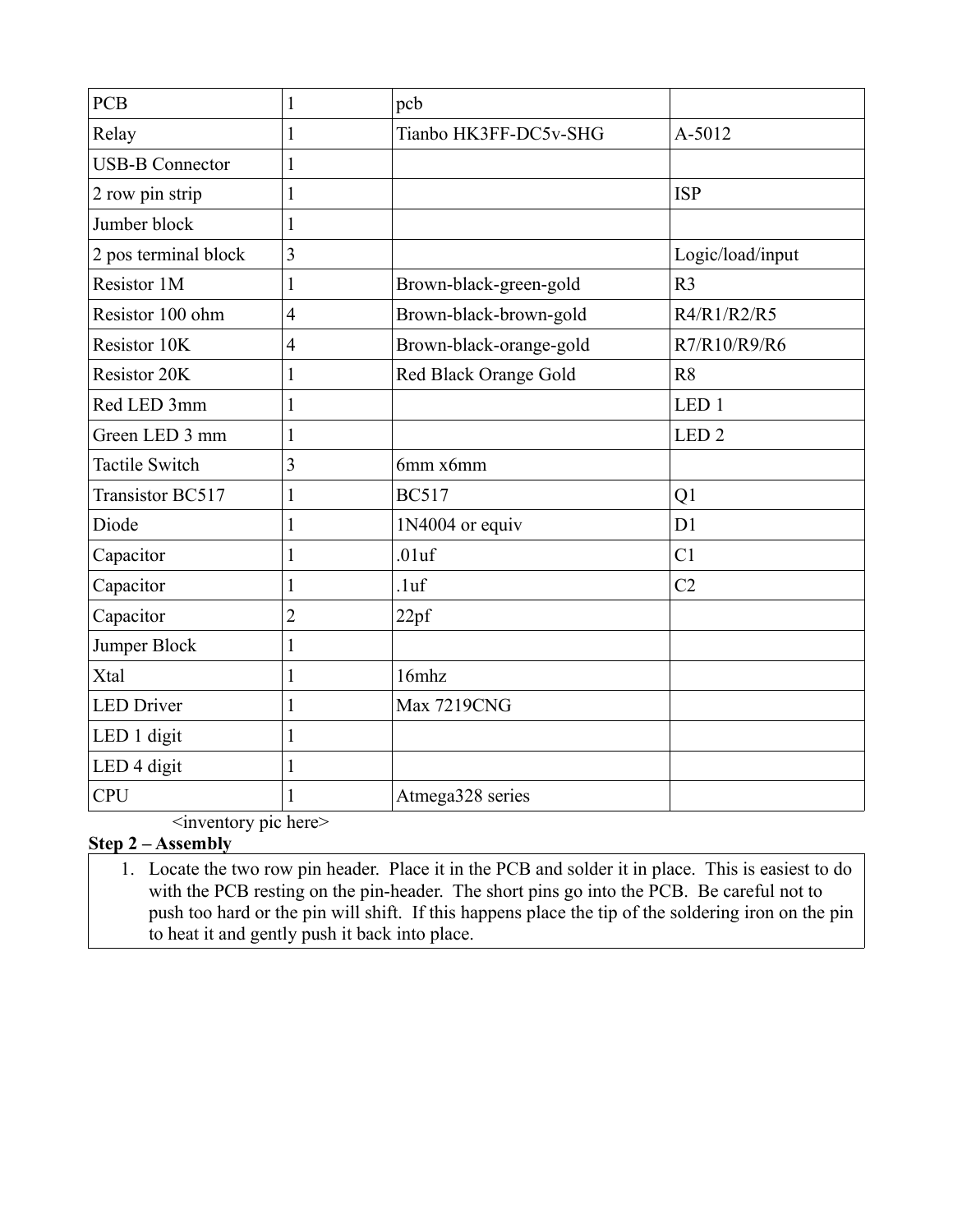2. Locate the Atmega chip. Notice the half-circle mark. With the mark facing away from you, clip the pin on the far right. This will include the chip making it fit the chip making it fit the board in only one way. The pin you are clipp 3. The chip should fit into the PCB in only one direction. It should not be necessary to bend the pins. Test fit the chip and adjust the pins as required. Solder the chip in position from the bottom. 4. Locate the Max 7219CNG chip. Orient the half-moon and adjust the pins as needed to fit in the PCB. Solder it in place. 5. Locate, Install and solder the 6 pin ISP header. Take care not to push too hard or the pins will change heights. If this happens re-heat and adjust. 6. Locate and install the 4 digit and 1 digit LED modules. Take care to align the pins and orient the decimal to the bottom on the 1 digit LED. The 4 digit LED is keyed, the 1 digit is not. Use care when soldering to ensure the component stays fully seated for a clean finished appearance. 7. Locate, install, and solder the 3 pin header. Use care when soldering. 8. Install and solder the two 22uf capacitors and the 16mhz crystal. Once you insert the components bend the leads on the back of the PCB to hold the components in place. 9. Trim the leads on the capacitors and crystal. The leads on the LED displays also need to be trimmed. Use nippers to trim them flush to the solder joint. Do not cut the solder joint it self. 10. Install the diode, D1 taking care to orient the stripe according to the marking on the PCB. Solder and trim the leads. 11. Install the Red and Green LED's, reference the parts sheet and markings on the PCB. Take care to orient the long pin to the + mark on the PCB. Solder and trim the leads.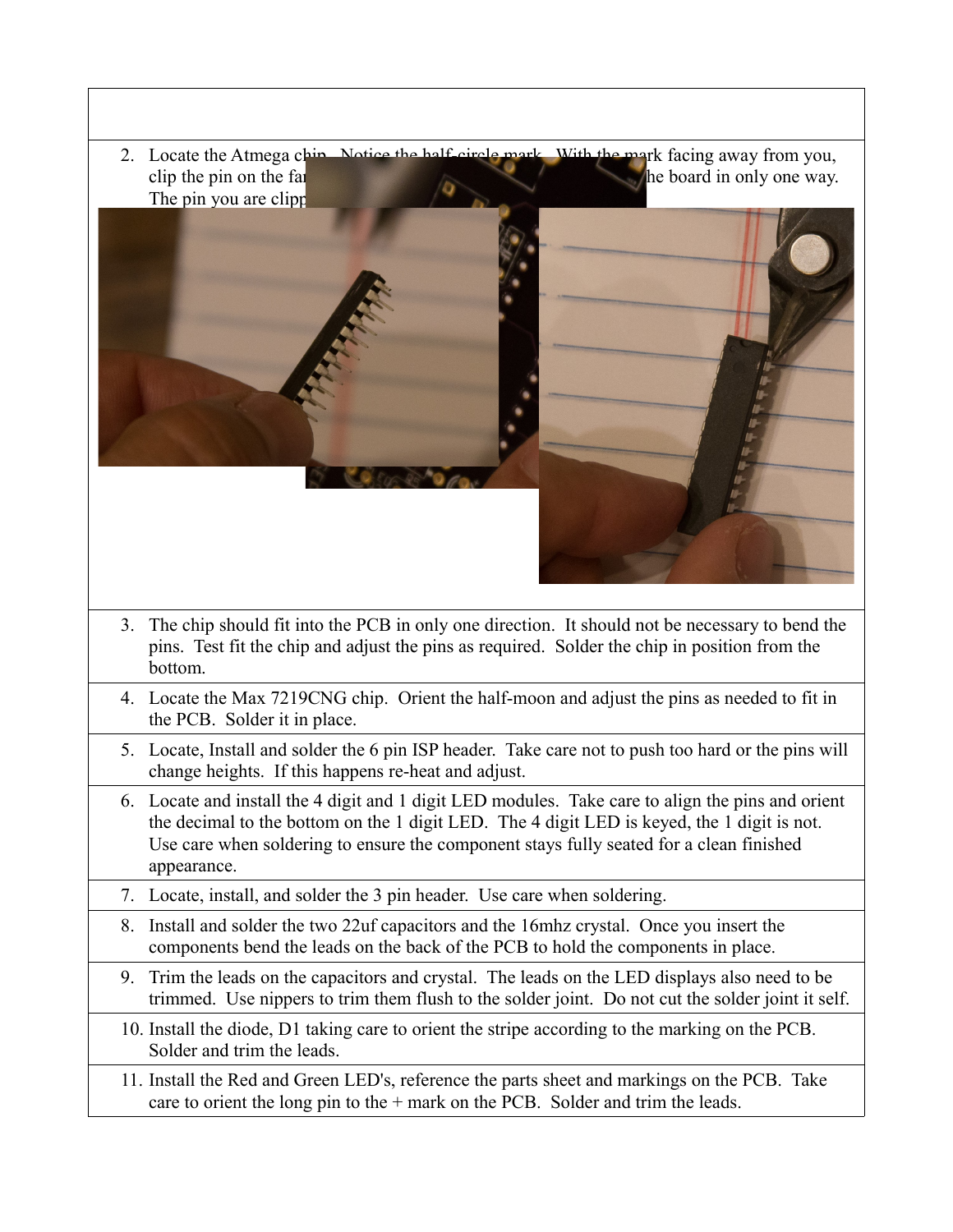- 12. Install R3, and R8. Solder and trim the leads. Reference the parts sheet for resistor codes.
- 13. Install C2 a 1uF 50V electrolytic capacitor. This capacitor is polarity specific and must be installed in the proper orientation for the system to work. The grey stripe with the negative sign should be towards the red and green LEDs. The positive (+) lead should be towards the outside of the board.
- 14. Install R6, R7, R9, and R10. Solder and trim the leads.
- 15. Install and solder R4 and R5. Trim leads after soldering.
- 16. Install and solder R1 and R2. Trim leads after soldering.
- 17. Install and solder the 3 push button switches labeled Reset, Next, and INC. Use care when installing them not to have your finger behind them. The leads are sharp.
- 18. Install the 2 position terminal blocks. Use care to ensure they are fully seated when soldering and that the terminal openings face outward.
- 19. Install and solder the USB-B connector. Go slowly on this part and make sure that the pins are aligned properly before seating the connector. If the pins are bent it will bend the pins and may require replacing the part.
- 20. Install the relay, use care to ensure it is fully seated when soldering. Trim the excess leads once soldered. These leads may carry controlled current (AC or DC) and should be as short as possible once installed, or protected from accidental contact.
- 21. Locate and install Q1, BC517. Solder the leads and trim. Use a small pair of needlenose pliers to adjust the center lead. It will take some careful effort to align the leads and the component may not sit all the way down on the board.
- 22. Install C1. Solder and trim the leads.
- 23. Congratulations! You have assembled your TinyTimer KickStarter Kit.

## **Step 4 - Programming**

- Connect an ISP cable to the 6 pin header.
- Set the programmer type to match your ISP Programmer.
- Check the com port and ensure it is set correctly.
- Set the board type to Arduino Duemilanove w/ Atmega 328
- Use the Arduino IDE to burn a bootloader.
- If it complains that it can't see the chip, reverse the cable connection. If it still does not work check your programmer settings and chip type.
- If it still fails you will need to troubleshoot the PCB. Contact sales  $@$  nanohawk.com for assistance.
- Send a test program to the chip and see if it runs. Use the File>Upload Using Programmer to write to the chip.
- The test code will run the Green and Blue LEDs for 3 seconds and the Red LED for 2 seconds. Once per second the LED will flash to indicate a heartbeat.
- Unplug the ISP and connect a USB cable to the USB Port. Verify that the system boots and runs.
- It is now ready for customization and use in your applications.